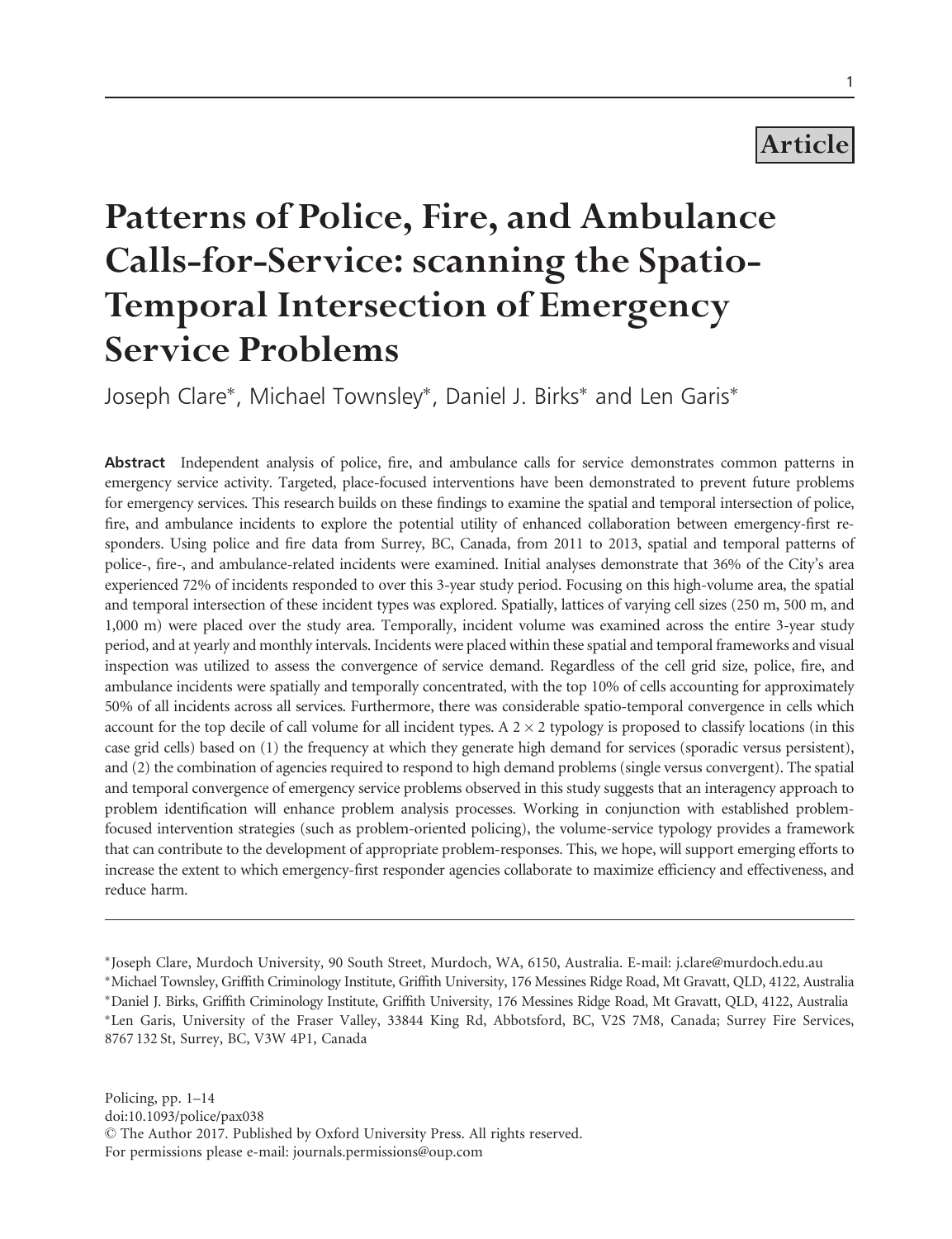## Introduction

In September 2015, the UK Government commenced a consultation process to explore the capacity for police, fire, and ambulance emergency services to work in much closer partnership than previously ([Home Office, 2015](#page-13-0)). This consultation asserted that, 'the profile of demand for all three emergency services is changing, with the best police and fire services managing demand earlier and investing in prevention and protection' [\(Home](#page-13-0) [Office, 2015,](#page-13-0) p. 6). To respond to these changes, the consultation document argues that emergency services need to be increasingly adaptive and innovative, and that improved public outcomes will be produced by increasing collaboration. While other countries acknowledge the benefits of collaboration (e.g. Christchurch, NZ, has a collocated police–fire–ambulance service), the UK has the most explicit emergency service collaboration framework. For instance, the [Policing and Crime](#page-12-0) [Act 2017](#page-12-0) (UK) enables Police and Crime Commissioners to take over governance of fire and rescue services and compels emergency services to a 'high level duty to collaborate'.

Building on what little is known about the clustering of police and fire service incidents (e.g. see [Wuschke](#page-13-0) et al., 2013), this seems a reasonable, though largely untested, proposition. In this article, we attempt to explore the hypothesis that emergency services calls-for-service are characteristically and distributionally similar. Drawing on previously disparate research we initially demonstrate that the characteristics of problems defined by police, fire, and ambulance attendance are broadly comparable. Subsequently, using data from a large municipality in British Columbia (BC), Canada, we quantitatively assess the spatial and temporal intersection of police, fire, and ambulance incidents. Results of these analyses demonstrate that at a range of analytical scales, there is considerable spatio-temporal concentration between police, fire, and ambulance service demands. Implications of these findings are discussed with respect to enhancing interagency partnership to address common underlying issues and reduce harm.

#### The time and space of policing problems

As a result of rapid increases in the amounts of administrative data collected by policing agencies, the last 25 years have seen rapid growth in the quantitative analysis of crime events [\(Clarke and Eck,](#page-11-0) [2005](#page-11-0)). Thus, in order to provide a foundation for subsequent exploration of fire and ambulance response data, we begin by briefly introducing some well-established findings relating to police calls for service. First, much of what police deal with is not crime ([Eck, 2003](#page-12-0); [Goldstein, 1979\)](#page-12-0). These issues are better termed 'problems', which are 'groups of related incidents of concern to the community' [\(Eck, 2003](#page-12-0), p. 82) that require police attention and resources, but do not exclusively belong to police and are often best responded to by police working in partnership with other invested parties [\(Eck, 2003;](#page-12-0) [Scott and Goldstein, 2005](#page-13-0)). Secondly, the temporal and spatial distributions of police calls for service are non-random. Crimes cluster at predictable times of the day ([Cohen and Felson, 1979;](#page-11-0) [Ratcliffe, 2002\)](#page-12-0), days of the week [\(Felson and](#page-12-0) [Poulsen, 2003\)](#page-12-0), months of the year [\(Perry and](#page-12-0) [Simpson, 1987](#page-12-0); [Landau and Fridman, 1993](#page-12-0); [Cohn](#page-11-0) [and Rotton, 2000](#page-11-0)), and there are relatively few places at which a large proportion of overall crime occurs [\(Brantingham](#page-11-0) et al. 1976; [Ackerman](#page-11-0) [and Murray, 2004;](#page-11-0) [Harries, 2006;](#page-12-0) [Kinney](#page-12-0) et al., [2008](#page-12-0); [Groff and McCord, 2012\)](#page-12-0).

The identification and explanation of these empirical regularities has contributed to the development of a targeted problem-prevention framework termed problem-oriented policing (POP, first proposed by [Goldstein, 1979\)](#page-12-0). The intent of POP is to shift the conventional policing paradigm towards proactive, interagency efforts to address crime and disorder by leveraging a range of available legislative powers and community resources (see [Weisburd](#page-13-0) et al.[, 2010,](#page-13-0) for a discussion). As discussed by [Weisburd](#page-13-0) et al. [\(2010\)](#page-13-0), to facilitate the implementation of POP by police practitioners, [Eck and Spelman \(1987\)](#page-12-0)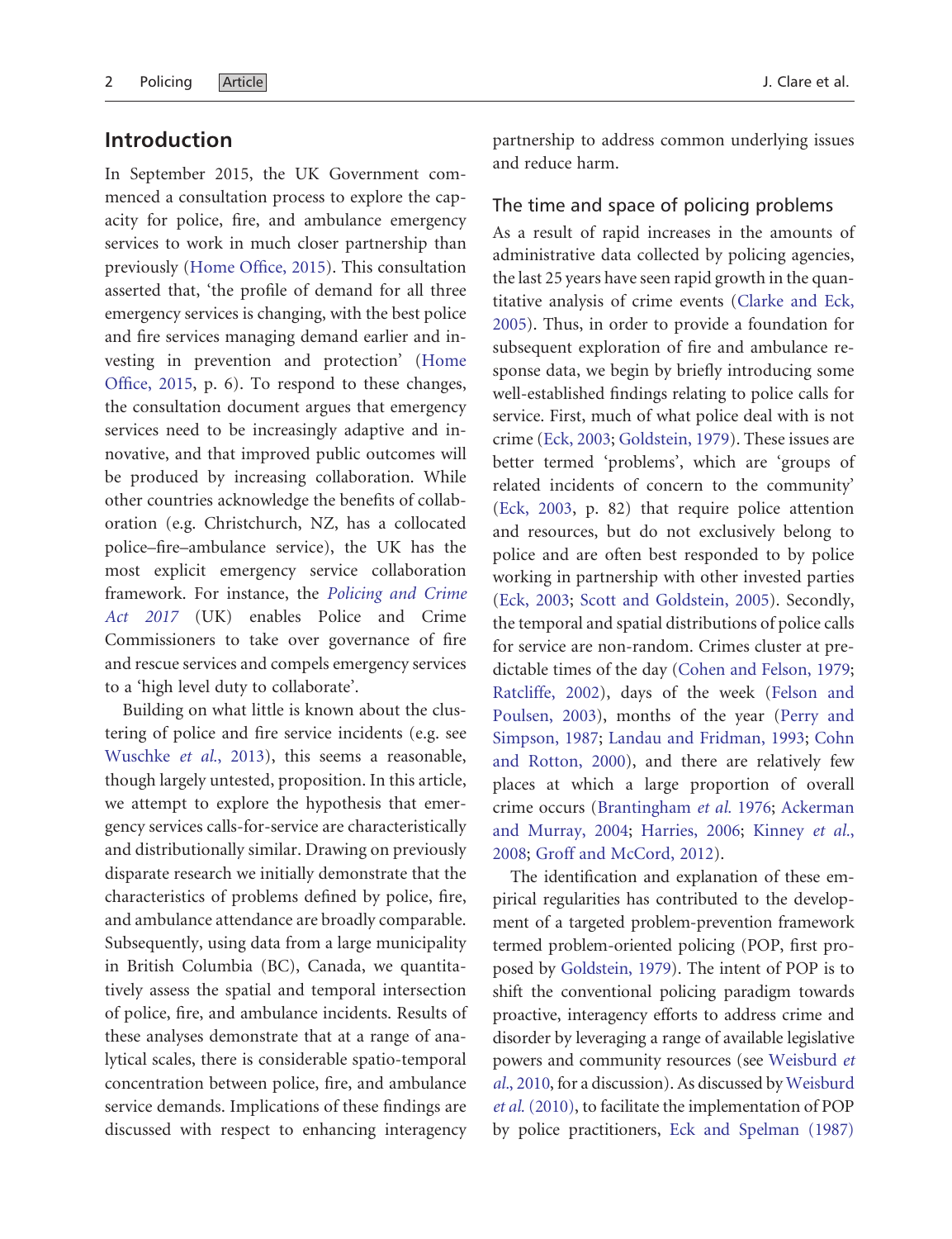developed the SARA model, which involves: (1) Scanning—identifying and prioritizing potential jurisdictional problems; (2) Analysis—thorough examination of identified problems using all available data sources; (3) Response—designing and implementing problem-specific interventions which are creative and build on interagency strengths and capabilities; and (4) Assessment—undertaking process and impact evaluations of the effect of the response (see [Clarke and Eck, 2005](#page-11-0); [Schmerler](#page-13-0) et al., [2011,](#page-13-0) for a comprehensive discussion of these stages). POP has been widely implemented over the last 35 years and findings from a recent Campbell systematic review ([Weisburd](#page-13-0) et al., 2010) demonstrate that, 'POP as an approach has significant promise to ameliorate crime and disorder problems broadly defined' ([Weisburd](#page-13-0) et al., 2010, p. 164).

In addition to POP, hot spots policing is another targeted, place-specific problem prevention strategy that has been enhanced by awareness of the highlevel findings discussed above (see [Weisburd and](#page-13-0) [Telep, 2014,](#page-13-0) for a full discussion of this approach). Hot spots policing uses data analysis to target police resources in a proactive way at the small units of geography that generates disproportionately high demands for police services. There is no single way to implement this approach, and across hot spots policing examples the unit of analysis has been categorized in a variety of ways that include single addresses, street segments, and clusters of street segments [\(Weisburd and Telep, 2014\)](#page-13-0). Systematic reviews of the implementation of hot spots policing have demonstrated this approach is an effective strategy for preventing crime and disorder [\(Braga](#page-11-0) et al.[, 2012](#page-11-0)). Furthermore, it does not appear to be the case that targeting problems in this manner results in the spatial displacement of crime to non-targeted areas [\(Johnson](#page-12-0) et al., 2014). Finally, additional prevention benefits are likely when hot spots policing is implemented in conjunction with

a POP-approach that draws on community partnerships and non-traditional policing responses to solve problems ([Weisburd and Eck, 2004](#page-13-0)).

### The time and space of fire and ambulance problems

Given these spatio-temporal trends of police problems and the potential insight they provide in designing and implementing effective interagency solutions to them, we now explore what is known about equivalent problems facing fire and ambulance emergency first responder agencies.

#### Fire problems

Much of the published information about fire service activity and performance focuses on fire suppression and the implications of fire for injury and  $death<sup>1</sup>$  As a consequence of this focus, it is often not possible to determine the actual workload of the fire service from aggregated data sources. This is a non-trivial issue given that administrative statistics show that non-fire calls make up the majority of the incidents that professional fire services respond to: e.g. in 2013/14, NSW, Australia, 4.9% of call volume related to structure fire [\(Fire and](#page-12-0) [Rescue New South Wales, 2014\)](#page-12-0); in 2014, Surrey BC, Canada, 2.3% ([Surrey Fire Services, 2014\)](#page-13-0); and in 2014, New York City, NY, USA, 5.1% [\(Fire](#page-12-0) [Department New York, 2014\)](#page-12-0).

Despite the move towards intelligence-led policing and data-driven decision-making for managing crime problems (e.g. [Ratcliffe, 2008\)](#page-12-0), there has been limited use of similar analytical platforms to support problem-focused action for other emergency first responders. Furthermore, and building on the patterns of reporting discussed previously, the analysis that has examined the clustering of fire service activity over time and space has focused on various types of confirmed fires (as opposed to all call types that make up the bulk of fire service

<sup>&</sup>lt;sup>1</sup> See the websites for the US Fire Administration [\(http://www.usfa.fema.gov/data/statistics/](http://www.usfa.fema.gov/data/statistics/) (accessed 5 December 2016)) and the National Fire Protection Association [\(http://www.nfpa.org/research/](http://www.nfpa.org/research) (accessed 5 December 2016)) for examples of these fire-specific statistics.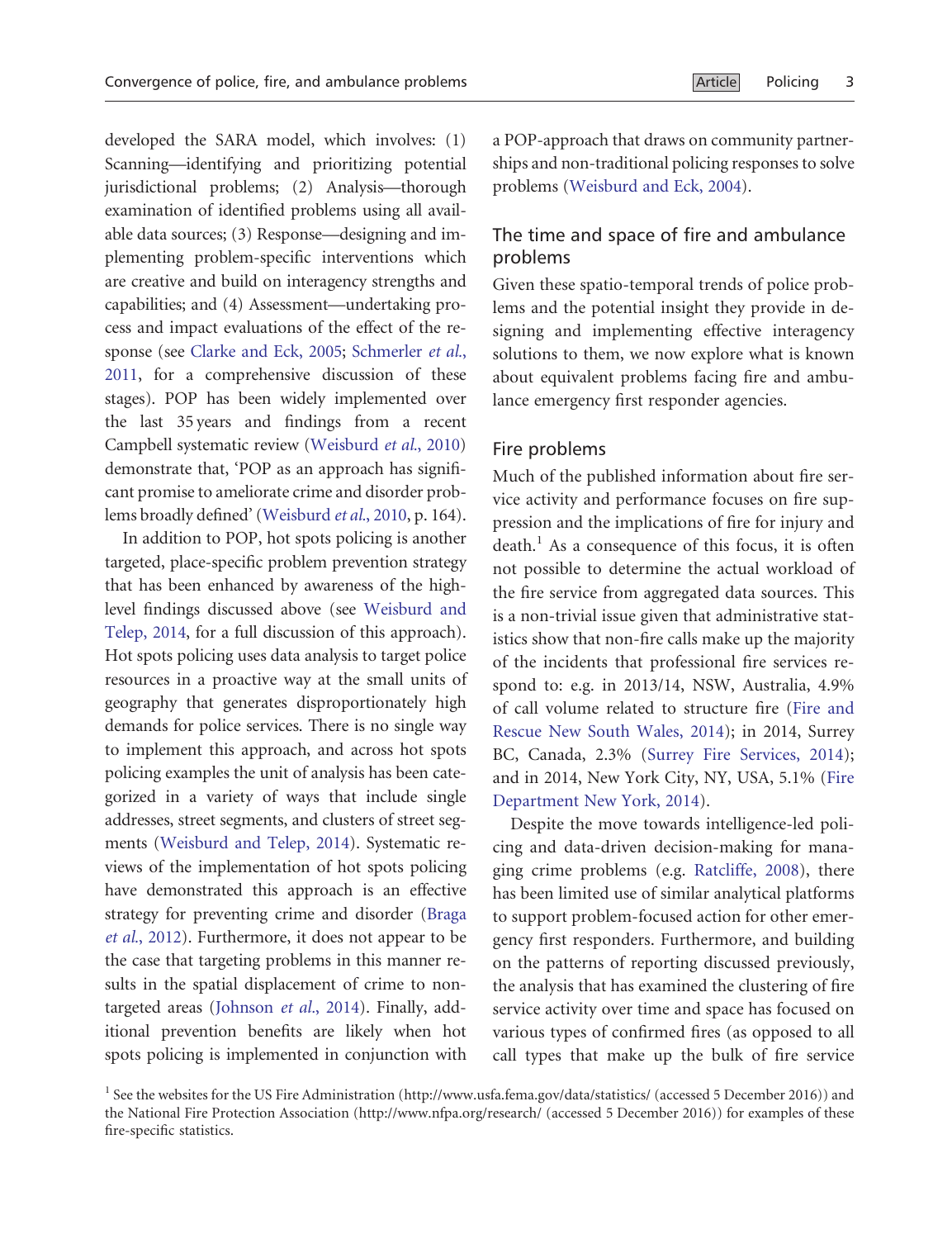responses). From the analysis of this subset of data, however, there is good basis to believe that fire events are non-randomly distributed across space and time ([Corcoran](#page-12-0) et al., 2007; [Corcoran](#page-12-0) et al., [2010](#page-12-0); [Corcoran](#page-12-0) et al., 2011; Guldåker and Hallin, [2014](#page-12-0); [Wuschke](#page-13-0) et al., 2013). Fires have also been demonstrated to cluster as a function of building characteristics (such as construction type and age, e.g. [Jennings, 1996](#page-12-0)) and a spatial overlap has also been found between fires and area level indicators of relative disadvantage [\(Chainey, 2013;](#page-11-0) [Corcoran](#page-12-0) et al.[, 2011](#page-12-0); Guldåker and Hallin, 2014; [Jennings,](#page-12-0) [1999](#page-12-0); [Wuschke](#page-13-0) et al., 2013).

Arguably most significant, and mirroring research concerning police problems, is the finding that targeted fire prevention campaigns have been demonstrated to be effective across a range of contexts (see [Schaenman](#page-13-0) et al., 1990, for a wide range of case studies and [Warda and Ballesteros, 2007](#page-13-0), for a review). In a similar way that place-specific interventions like hot spots policing and POP have reduced crime and disorder, targeted fire-prevention home visits, and education campaigns have been found to reduce rates of fires, reduce the frequency of fire-related casualties, and increase the presence of functioning smoke alarms ([Clare](#page-11-0) et al.[, 2012](#page-11-0); [Douglas](#page-12-0) et al., 1998; [Haddix](#page-12-0) et al., 2001; [Mallonee](#page-12-0) et al., 1996; [McConnell](#page-12-0) et al., 1996; [Warda and Ballesteros, 2007](#page-13-0)).

#### Ambulance problems

It is also clear from analysis of ambulance service demand that there is considerable variation in the nature of the types of calls that paramedics respond to. This can be determined through the use of information about the emergency status of the response type (emergency versus non-emergency), whether patient contact was made, and whether patient transport was required ([Larkin](#page-12-0) et al., [2006](#page-12-0); Wang et al.[, 2013\)](#page-13-0). Moreover, this diversity is evidenced by the triage systems commonly employed by ambulance providers throughout the de-veloped world (e.g. [O'Cathain](#page-12-0) et al., 2003). Ambulance workloads also cluster in meaningful

ways, with variations in respect to patient demographics such as age, minority status, rurality, and insurance status ([Larkin](#page-12-0) et al., 2006; [Meisel](#page-12-0) et al., [2011](#page-12-0); Wang et al.[, 2013\)](#page-13-0), evidence of spatial clustering ([Larkin](#page-12-0) et al., 2006; Wang et al.[, 2013\)](#page-13-0), and predictable variations in temporal patterns for calls-for-service with respect to time of day [\(Larkin](#page-12-0) et al., 2006; [Manfredini](#page-12-0) et al., 2002; [Wang](#page-13-0) et al.[, 2013](#page-13-0)) and day of week [\(Setzler](#page-13-0) et al., 2009). Finally, as with the police and fire problems discussed previously, targeted place-based interventions can help prevent the types of accidents and injuries that require paramedic attention (e.g. see [Chang](#page-11-0) et al., 2004, for a meta-analysis of effective fall-prevention interventions).

To summarize, research demonstrates that much like their police equivalents, the types of problems that fire and ambulance responders address are wide ranging and cluster in both space and time. Furthermore, prior research has demonstrated that an understanding of these patterns has supported the effective delivery of targeted problem-oriented strategies for harm reduction.

## Is there overlap between these emergencyfirst responder problems?

Despite this wide range of research examining these patterns within emergency services, little published work examines spatial and temporal convergence of these calls between service providers. That said, there are two relevant contemporary examples that go some way towards examining this issue. First, with a view to exploring the potential utility of increasing collaboration between UK Government agencies to tackle reoccurring public safety problems, [Chainey](#page-11-0) [\(2013\)](#page-11-0) examined the relationship between area disadvantage, incidents of deliberate fires, and malicious false alarm calls for the fire service. This analysis used a UK-specific disadvantage index (the Vulnerable Localities Index, VLI) to examine differences in the frequency of fire call types and found that areas identified as priorities for police attention based on the VLI were also areas that experienced elevated levels of deliberate fires and malicious false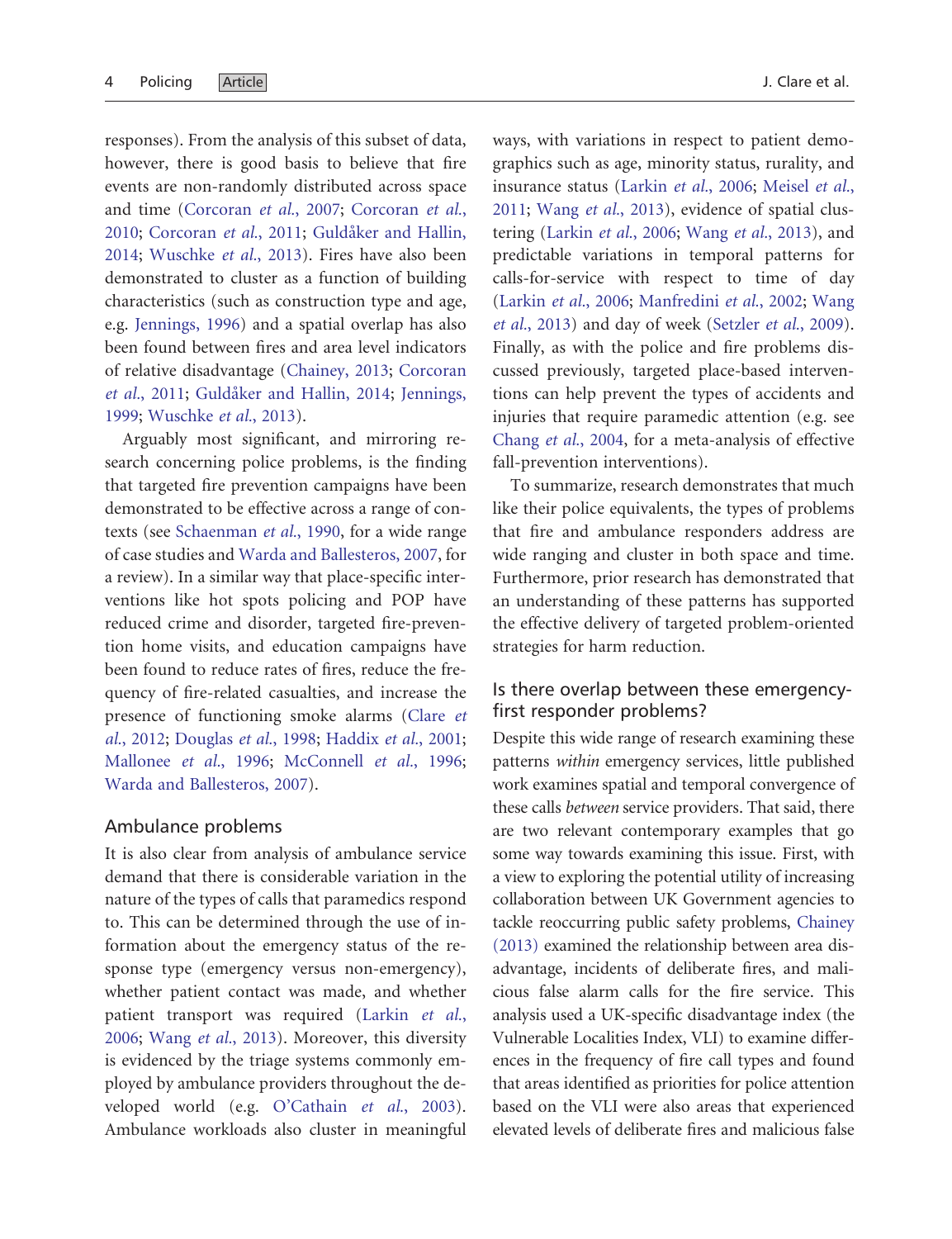alarm calls to the fire service. Secondly, [Wuschke](#page-13-0) et al. [\(2013\)](#page-13-0) used data from Surrey, BC, Canada, to examine the spatial and temporal intersection of a residential burglaries and residential structure fires. The smallest spatial unit of analysis used was the Canadian Census spatial dissemination area boundaries, which typically contain a residential population of between 400 and 700 individuals. Although this analysis only considered these two incident types, significant overlap in the spatial distributions of police and fire data was observed. In combination, the findings from these two studies provide a good basis to believe that, 'in the spirit of partnership working, potential opportunities exist in achieving mutually beneficial gains in improving public safety through the collaboration of fire, police, and other local public service delivery' ([Chainey, 2013,](#page-11-0) p. 30).

#### Aim of this research

Police, fire, and ambulance services all respond to problems that extend the boundaries of their core function. It is also evident that these incidents are consistently distributed in a meaningful, non-random manner across space and time. Furthermore, problem analysis and targeted prevention has been shown to reduce the type and frequency of problems that are encountered by all three agencies, particularly when working in partnership with other invested parties. Finally, the limited available analysis demonstrates there is likely to be spatio-temporal convergence in incidents across these emergency first responders. These findings set the stage for the exploratory analysis that forms the remainder of this article.

Using data from Surrey, BC, Canada, $<sup>2</sup>$  which is the</sup> same location previously analysed by [Wuschke](#page-13-0) et al. [\(2013\),](#page-13-0) we examine the convergence of incidents involving police, fire, and ambulance responders.

This work extends previous investigation by focusing on general demand, rather than being limited to particular types of incidents (e.g. actual fires, malicious false alarm calls, or residential burglaries). The presented spatial and temporal analysis is also enhanced by examining demand across a variety of spatial and temporal scales. Although this is an exploratory exercise, we proceed under the hypothesis that based on the research summarized above there will be meaningful spatial and temporal clustering of incidents between agencies.

## Data and method

Our analyses utilized three core data sets relating to police, fire, and ambulance calls for service. The first described recorded volume crime (residential and non-residential burglaries, shoplifting, theft of, and theft from motor vehicles) and vehicle collision incidents occurring between 2011 and 2013 in the jurisdiction of the Royal Canadian Mounted Police (RCMP) Surrey Detachment, BC, Canada.<sup>3</sup> The second and third data sets were derived from all calls for service responded to by Surrey Fire Services (SFS) over the same time period. Fire incidents, which comprised 24 distinct call types, were grouped into matters concerning fires, alarms, gas leaks, assistance, and medical calls. Of these, medical calls were the largest single category of fire service calls during the study time frame. Importantly, the SFS also record medical-related incidents that were also attended by the BC Ambulance Service. Thus, in the absence of additional data, we derived medical calls for service as those recorded by SFS as co-attended by ambulance. Coding the data as described above created three independent data sets related to emergency

<sup>&</sup>lt;sup>2</sup> Surrey, BC, is part of the Vancouver Census Metropolitan Area, and is one of Canada's largest, fastest growing cities. Surrey covers a total of 314  $km^2$  and has a population just over 5,00,000 people. The urban area is experiencing rapid redevelopment, growth, and population expansion. Surrey is bordered on the North by the Fraser River and on the South by the USA. The City contains a variety of land uses, ranging from high-density residential areas and commercial zones, through to open areas, parks, and farmland.

<sup>&</sup>lt;sup>3</sup> Data made available for analysis via a portal hosted by the City of Surrey, BC, and located at [http://data.surrey.ca/dataset/](http://data.surrey.ca/dataset/rcmp-crime/) [rcmp-crime/](http://data.surrey.ca/dataset/rcmp-crime/) (accessed 16 July 2015).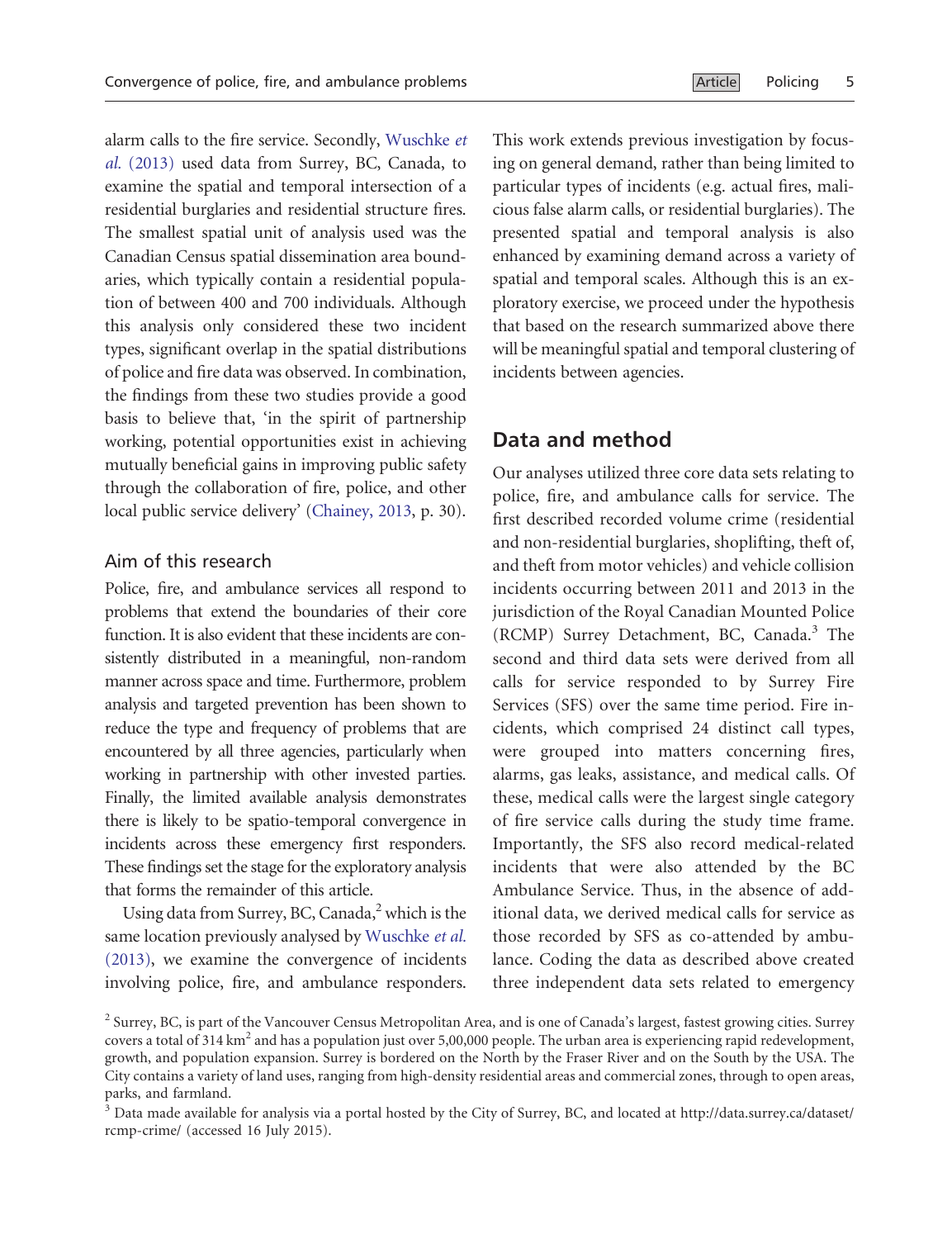service demand: (1) police (all crime and collision incidents recorded by the RCMP and made available for public analysis); (2) medical (all fire callsfor-service which were medical in nature and were co-attended by BC Ambulance); and (3) fire (all fire calls-for-service where ambulance did not attend).

While we acknowledge that these data are imperfect (i.e. we do not know about incidents the BC Ambulance Service attended that were not recorded by the SFS), the analysis that follows focuses on service demand, and does not seek to demonstrate causal relationships or evaluate effective prevention tactics. Most importantly, an overlap in all three data sets reflects a problem location for all three emergency services, and flags the resourcing requirements associated with that convergence of responders.

All three data sets included spatial and temporal information concerning each incident (aggregated to street segment mid-point, month, and year), and incident type. Data entry errors associated with the location of 91 SFS records and 37 RCMP records were found and these incidents were removed from further analysis. This resulted in data sets containing 49,768 crime incidents, 27,914 medical incidents, and 25,645 fire incidents. [Fig. 1](#page-6-0) depicts the spatial distribution of these three data sets. Seventy-two percent of all incidents (police, fire, and medical) were concentrated in the northwest corner of the city. Focusing on these high demand locations, the remainder of the analysis is undertaken using only this sub-region, which accounts for 36% of the city jurisdiction.

Our primary analytical approach involved assessing the spatial and temporal convergence of all three incident types at varying spatial and temporal scales. This analysis was conducted using the following process:

1. Three spatial lattices of varying cell sizes were created (250 m, 500 m, and 1000 m). These lattices were each placed over the area of interest (the North West corner of the study region, as depicted in [Fig. 1](#page-6-0)).

- 2. All police, fire, and medical incidents were placed within these lattices, and the corresponding cell counts associated with each were determined.
- 3. Varying temporal windows were then created (one 3-year window, three 1-year windows, and thirty-six 1-month windows). These temporal windows were combined with the three spatial lattices to calculate the total number of police, fire, and medical incidents that occurred within each cell at each time period.
- 4. Each cell was ranked for each incident type according to the number of incidents of that type occurring within it over the given time window. Cell ranking was derived from percentage rank, computed as the percentage of other cells with that number of incidents or more. Thus, the cell with the highest count of incidents was ranked 0 (as zero cells contained more incidents) and the cell with the fewest incidents was ranked 1 (as 100% of cells contained more incidents).
- 5. Major patterns of service demand intensity and agency overlap were identified. Rather than applying conventional summary descriptive statistics, we opted to use visualization techniques that displayed the maximum amount of data. As is typical in data related to social problem, the underlying distributions of calls for service were skewed, undermining conventional measures of central tendency.

#### Results

[Fig. 1](#page-6-0) (above) strongly suggests a spatial concentration in service demand and further suggests there is similarity in the areas experiencing higher levels of service demand across all three emergency first responder agencies. However, because the spatial distribution is computed using kernel density estimation, this is an indirect measure. To explore this more completely, the distribution of incidents, by incident type, was directly compared. Because the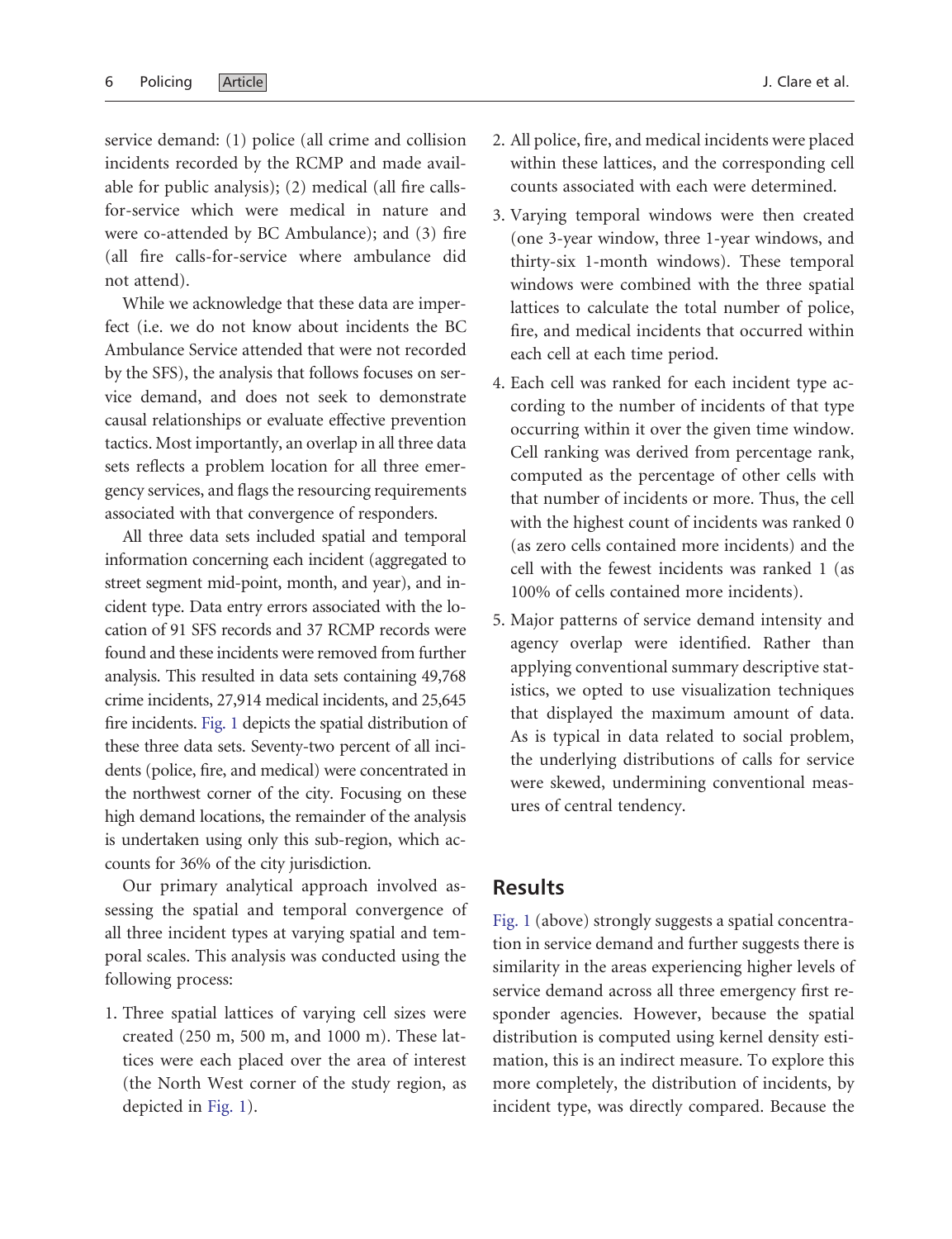<span id="page-6-0"></span>

Figure 1: Service demand is concentrated in northwest corner of Surrey. The subregion used for the remainder of this analysis is indicated by the thicker border.

volume of incidents differed by incident type, we used the cumulative distribution. An additional advantage of this approach is the impact of different cell sizes can be assessed in relative terms.

[Fig. 2](#page-7-0) displays the empirical cumulative distribution of service demand by incident type across the entire study period. Following a simple Lorenz curve, the solid line running 45deg indicates a uniform distribution of service demand (i.e. all incidents are uniformly distributed amongst all cells). Initially exploring the impact of varying spatial scales, the three panels correspond to the different incident types and the individual lines refer to the resulting distributions computed using the 250 m, 500 m, and 1000 m cell sizes.

It is clear from [Fig. 2](#page-7-0) that all incident types exhibit comparatively skewed distributions, with the top 10% of cells accounting for about 50% of crime, fire, and medical incidents. The different grid sizes do not generate radically conflicting results. Regardless of size, service demand seems concentrated among a small number of cells. While the skewed nature of service demand appears consistent across incident type, it is not clear the degree of intersection in service demand. Thus, we are unsure if the top-ranked cells for crime incidents are similarly ranked for fire and/or medical incidents. In

assessing convergence we focus on the top decile of cells for each incident type and determine how many of these feature multiple times.

There are 15, 59, and 235 cells in the top decile for each incident type for the 1,000  $m^2$ , 500  $m^2$ , and 250  $m<sup>2</sup>$  grids, respectively. In determining the degree of service convergence, we established the theoretical range of overlap possible in combining the top decile for the three different incident types. If there is complete overlap, where the cells in top decile for crime, fire, and medical incidents are all the same, then we should expect 15, 59, and 235 unique cells. If, however, there is no overlap, these numbers would triple meaning we would observe 45, 177, and 705 cells. [Fig. 3](#page-7-0) displays the observed number of unique cells in the top decile for the three incident types, for each grid size. Examination of [Fig. 3](#page-7-0) demonstrates that, regardless of grid size, there is considerable intersection of the high demand locations across all three incident types. The observed number of unique cells was 18, 70, and 258 corresponding to 1,000 m<sup>2</sup>, 500 m<sup>2</sup>, and 250 m<sup>2</sup> cells, respectively.

The results presented thus far relate to the volume of service demand occurring in the study area for the entire 3-year time window. On a more practical level is the question of how consistent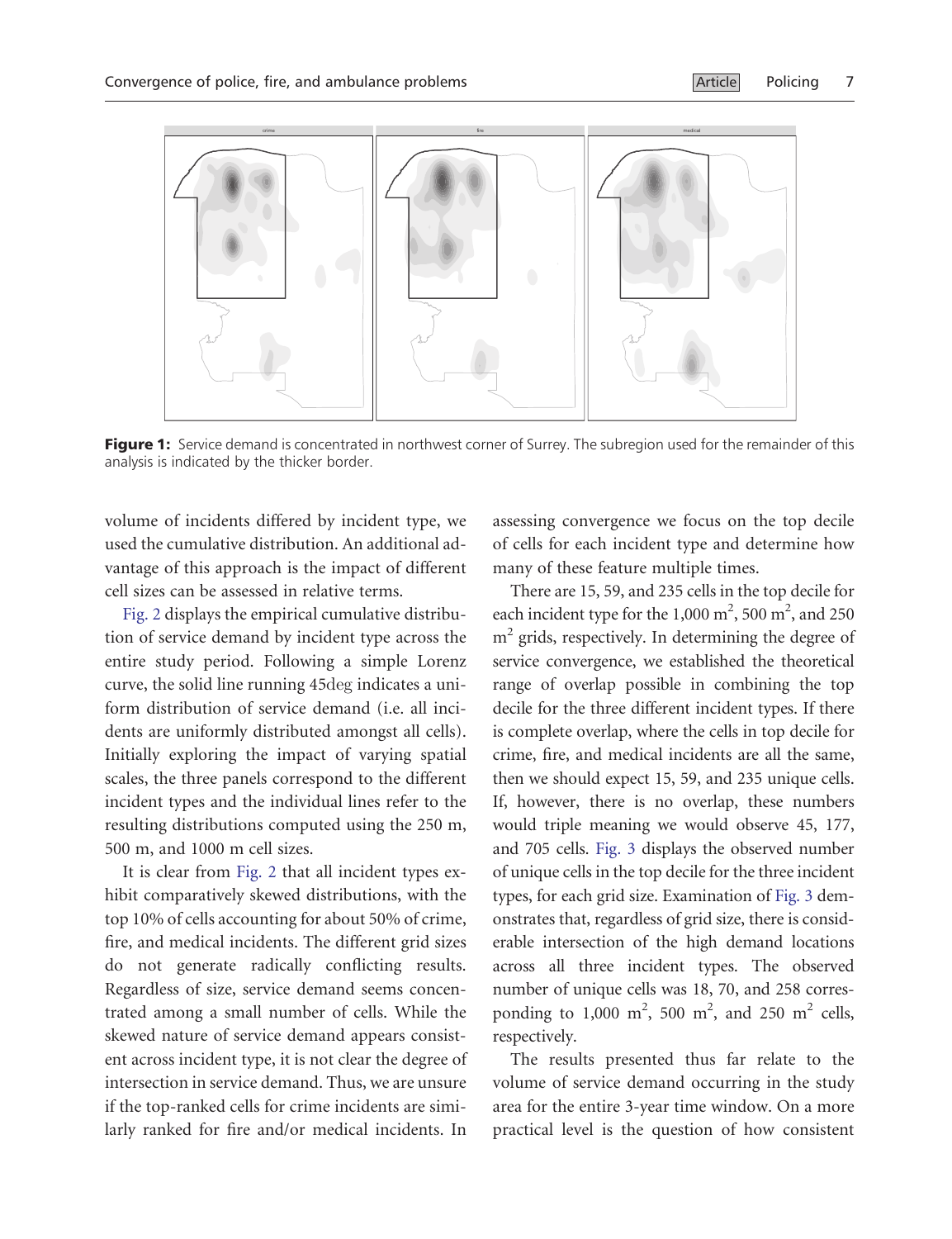<span id="page-7-0"></span>

Figure 2: The cumulative proportion of incidents in cells at different cell sizes.



Figure 3: Considerable incident intersection observed for areas with high-service demand, independent of cell size.

service demand in the top decile is over time? Perhaps a location is an outlier for 1 or 2 months a year, but displays very low demand at other times. Consequently, the stability in service demand is an important factor to examine.

To explore the consistency of service demand in high-demand locations over time, we repeated the above analysis for each month in the 3-year period of analysis. That is, we counted the number of incidents (and their type), occurring in each month in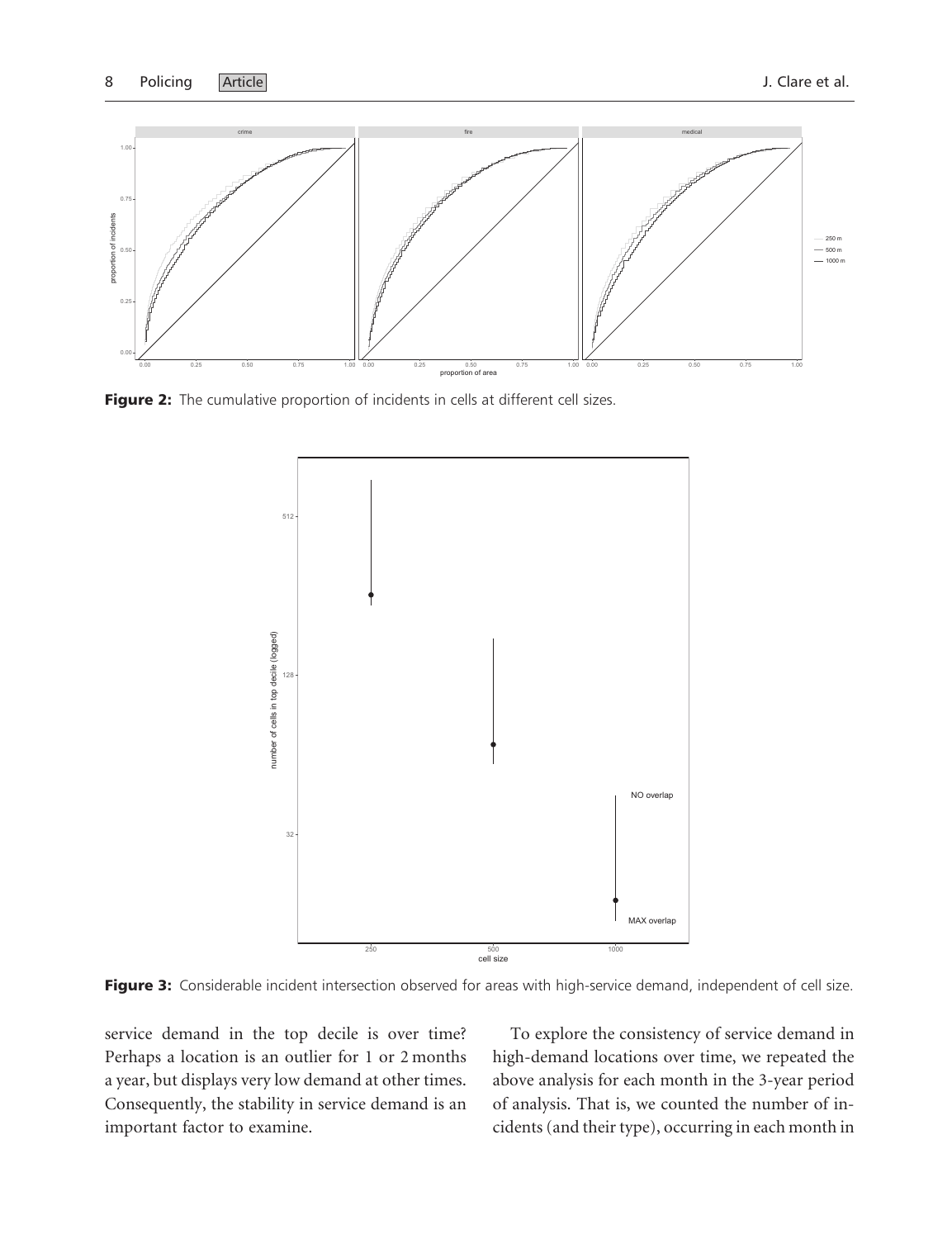

Figure 4: Shaded cells indicate presence in top decile by incident type by month.

each grid cell. As before, we rank ordered the cells according to number of incidents contained therein. The results displayed below relate to the  $1,000 \text{ m}^2$  grid, primarily due to ease of visualization. The findings for the other grid sizes are highly consistent. Fig. 4 summarizes the results of these analyses.

In Fig. 4, the columns form the months of the year (with the 3 years of crime data presented first, followed by the fire data and the medical data), and individual grid cells comprise the rows. Between years and across incident types, the rows are ordered consistently, so the same cell is represented from incident panel to incident panel in the same way. The shaded squares indicate that cell was located in the top decile for that incident type in that month. To illustrate, looking at the crime panel the bottom two rows are shaded for all 36 columns (months), which means they were in the top decile every month during the time window. Extending this and looking at the bottom two rows in both the fire and medical panels, it can be seen that the same

two cells appeared in the top decile for these call types in every month except for medical calls in December 2012.

[Fig. 5](#page-9-0) overlays the individual service types depicted in Fig. 4 to allow easier visualization of service convergence. The left panel displays the top decile of cells by all services, with the colour of the cell denoting the number of services for which this cell represents a problem location. The right panel depicts the proportion of total demand (across all services, across the 3-year study period) that a particular cell is responsible for. To illustrate, the third row from the bottom of the plot in 2012 represents a  $1,000 \text{ m}^2$  cell that is in the top decile for a single service type in January 2012, two service types in July 2012 and December 2012, and all three services for the remainder of 2012; moreover, the demand associated with this cell represents just under 3% of the total service demand across police, fire, and ambulance during the study period.

In addition to its marked resemblance to an especially daunting game of Alexey Pajitnov's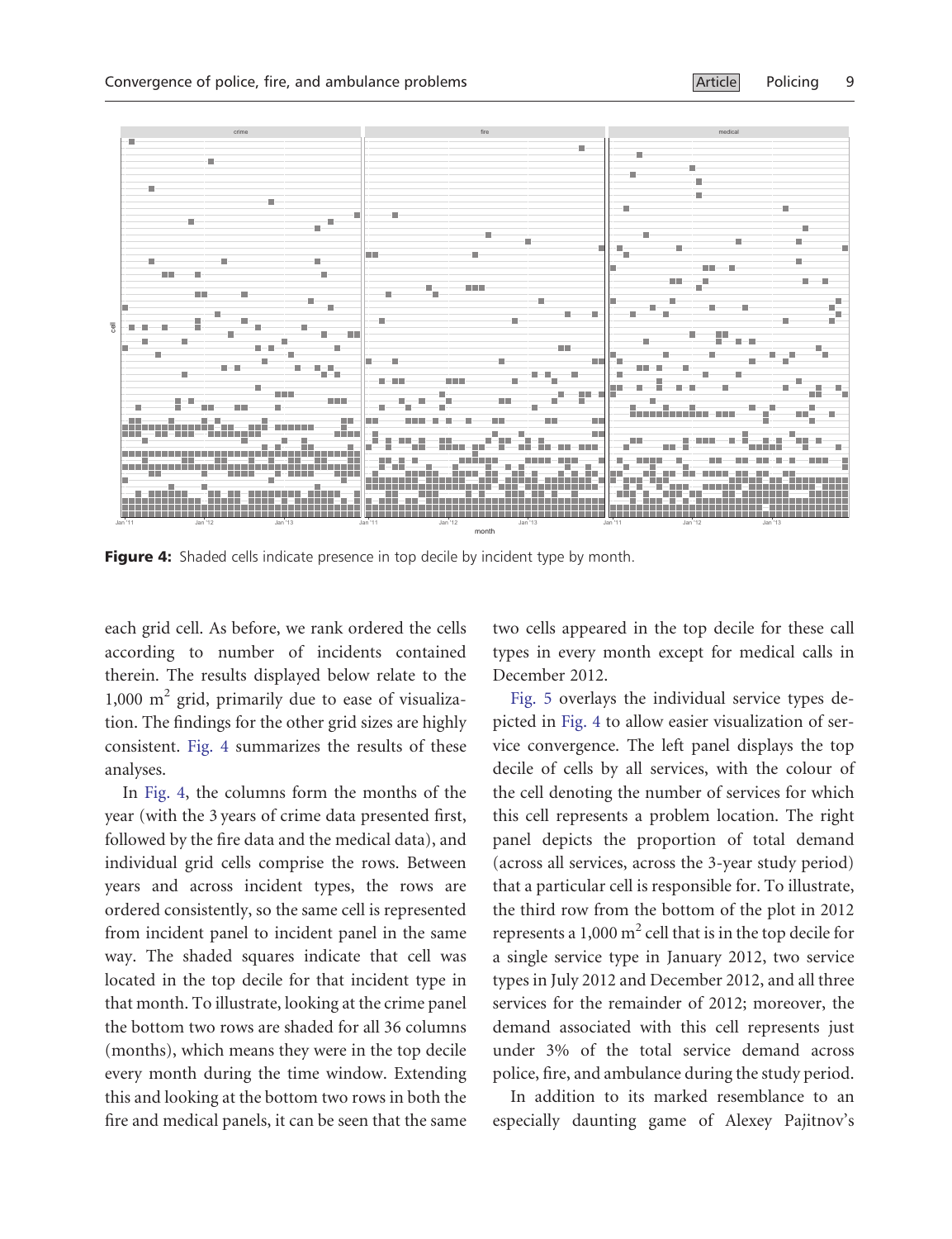<span id="page-9-0"></span>

Figure 5: Convergence of service demand, and proportion of total demand by cell (top decile of cells only).

Tetris, Fig. 5 appears to depict four varieties of cells and their associated service demands. First, looking at the top quarter of the plot, there are a group of cells that only feature in the top decile for a single month of the study period and for a single incident type; we denote this group single sporadic. The second and third types of cells are located further down in the plot, and as such represent a greater number of incidents. The second group (single persistent) is distinguished by consistently appearing in the top decile over the 3 year period for a single incident type. The third group (convergent sporadic) consists of cells that are in the top decile for multiple incident types, but for a small number of consecutive months. The fourth and final group (convergent persistent), located at the very bottom of the graph, are in the top decile for all three incident types for most of the study period. Following on from these obser-vations, [Table 1](#page-10-0) depicts a proposed 2  $\times$  2 typology, whereby locations are denoted by (1) the associated frequency of high-demand for emergency first responder services (sporadic versus persistent), and (2) the combination of first responder agencies required to respond (single versus convergent).

## **Discussion**

In this article, we demonstrate that there is considerable overlap in the spatial and temporal concentration of police, fire, and medical incidents occurring in Surrey, BC, between 2011 and 2013. These results are robust to varying spatial and temporal analytical bandwidths. Moreover, our analyses reveal several distinct problem types with respect to emergency service responder and the spatio-temporal properties of those incidents they respond to. As a result we propose a typology of service demand convergence, classifying geographic areas based on (1) the number of first responder agencies that repeatedly attend a problem area; and (2) the frequency at which that area places a highdemand on first responder resources.

Building on the approaches to place- and timespecific problems outlined above, we believe that the interagency analysis presented here is consistent with SARA's scanning phase of the POP framework. The techniques described above present means to identify, and characterize hot spots for problem intervention across multiple agencies. The identification of multi-agency problem intersection through such scanning should improve the efficiency and effectiveness of interagency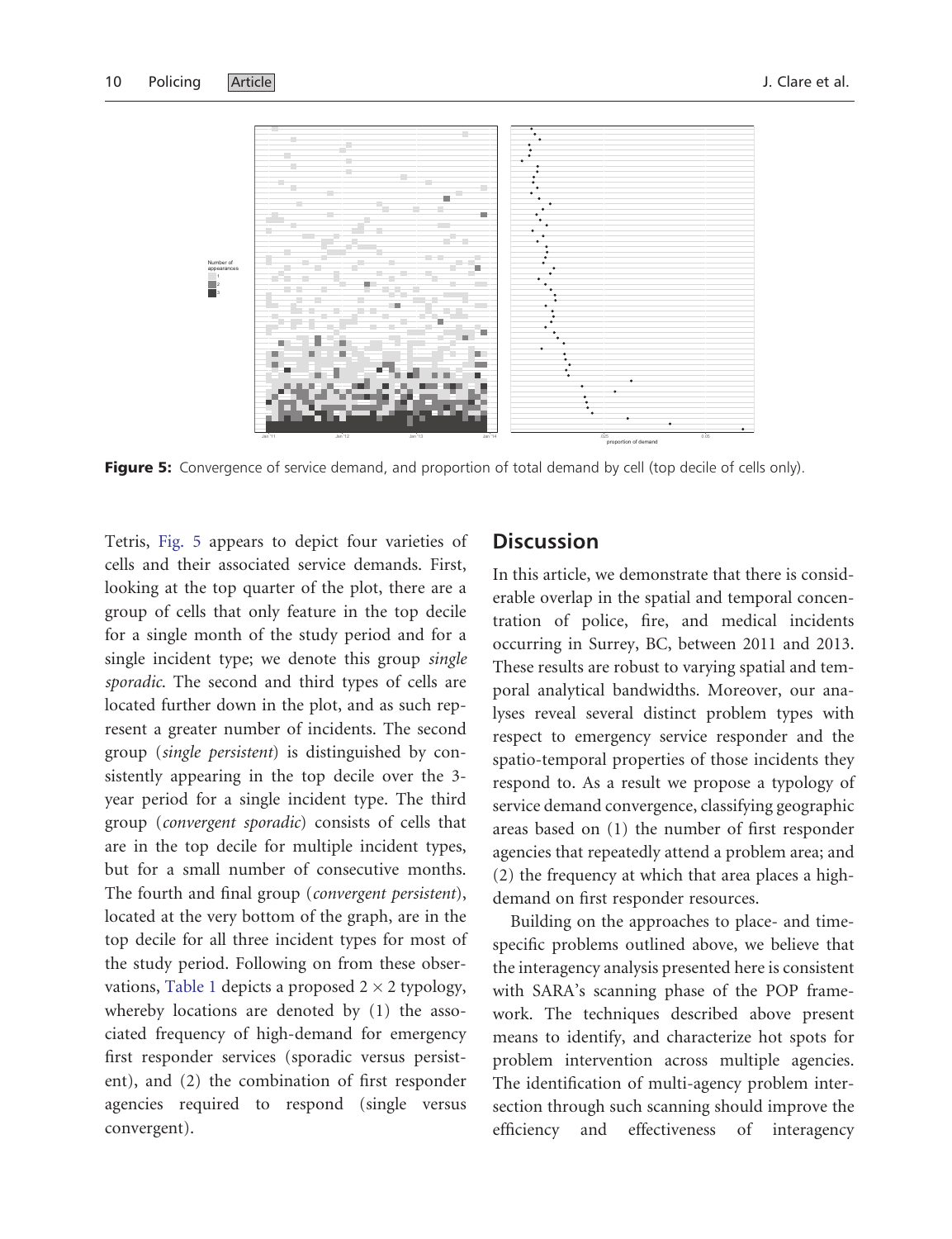| Responding services | Frequency of high demand                     |                                                                                       |
|---------------------|----------------------------------------------|---------------------------------------------------------------------------------------|
|                     | Sporadic                                     | Persistent                                                                            |
| Single              | Single Sporadic<br>Single-agency scanning    | Single Persistent<br>Single-agency scanning, analysis, response,<br>and assessment    |
| Convergent          | Convergent Sporadic<br>Multi-agency scanning | Convergent Persistent<br>Multi-agency scanning, analysis, response,<br>and assessment |

<span id="page-10-0"></span>**Table 1:** Typology of service–demand intersection and suggested analytic approach

collaboration. This collaboration seeks to leverage existing infrastructure to address common problems that fall beyond the purview of single agencies operating in isolation. It also hopes to offer more efficient and effective uses of resources, such that collaborative problem analysis is likely less resource intensive and more insightful than that carried out by multiple isolated agencies.

Importantly, our results suggest that those factors that contribute to problems and, in turn, service demand are somewhat consistent between incident types. These factors may be the result of risk heterogeneity and/or state dependency. Regardless, these locations are self-selecting for additional, revised, interagency attention. In much the same way as Pease's self-selection of prolific identification works (e.g. see [Chenery](#page-11-0) et al., 1999; [Roach, 2007\)](#page-12-0)—this is about identifying prolific consumers of emergency responder resources and working on interagency solutions to alleviate the source of the problem. In seeking to utilize this information and move towards problem-solving at these locations, it is important to draw on the recent work of [Weisburd and Eck](#page-13-0) [\(2004\)](#page-13-0) and Lum et al. [\(2011\)](#page-12-0) who have sought to identify the strategic principles from prior prevention-focused research with a view to generalizing findings about 'what works' in order to solve problems in novel contexts.

## Limitations and future research

As made clear from the outset of this article, the limitations that exist with the approach taken here relate to the data that was available to undertake this research. As the police data was sourced from a publicly available portal, this information was not as temporally or geographically specific as the SFS data (restricted to street segment mid-points and aggregated to the month). This influenced space and time bandwidth for analysis for crime data, which subsequently limited analysis of the other agency data. Further to this, the police incidents that could be analysed were restricted to the subset of crimes and collisions made available to the public, and consequently did not capture the broader, non-crime, problem-response that makes up much of what police deal with [\(Eck, 2003;](#page-12-0) [Goldstein, 1979](#page-12-0)). In a similar vein, the medical calls for service represented a subset of the ambulance calls that were also attended by the fire service. While these limitations are not ideal, they do not, we believe, detract from the importance of our findings. Instead, it can be suggested that future research build on this approach and develop links with the relevant first responder agencies to access data with finer spatial and temporal accuracy. Furthermore, should our results be replicable in other jurisdictions, it would be important to progress research in close collaboration with first responders, with the hope of supporting design, implementation, and evaluation of appropriate targeted problem-prevention interventions.

## Conclusions

As discussed from the outset, the UK Government has passed legislation that introduces a duty on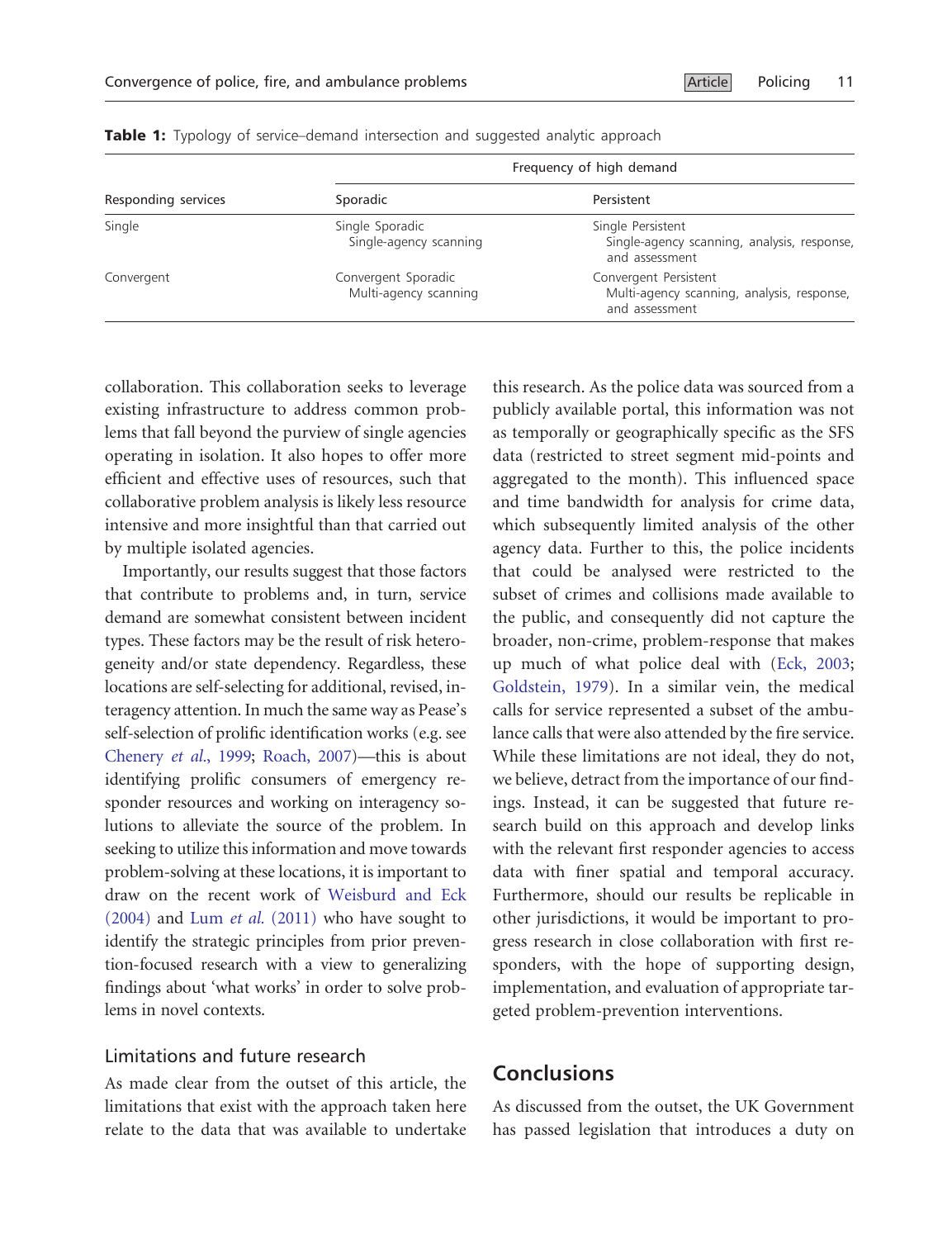<span id="page-11-0"></span>emergency services to collaborate to improve efficiency and effectiveness. Consistent with this intent, this exploratory research set out to identify the degree to which three independent emergency services were likely called to the same problem areas at the same problem times. By understanding this spatio-temporal convergence of resourcing it hoped to inform future research and importantly open a research area that seeks to harness existing data and resources to support practical targeted solutions to reoccurring community problems. Significantly, the research we have presented does not require the merger of services and can be built on existing first responder infrastructure. Given the current climate of global economic austerity and acknowledging the increasing demands likely for all emergency services as a consequence of the impending demographic 'time bomb' (BCStats, 2011) that is the ageing population, approaches that produce greater insight from existing resources are likely worthy of serious consideration.

While our results suggest that increased emergency agency collaboration may produce positive benefits, we stress that they represent only a first step in this direction. The emergency services undoubtedly share an interest in social problems with common or linked causes, but their respective approaches, orientations, and subcultures dictate that meaningful efforts to address these problems will result only where a concerted effort is made by all. Currently, much of the impetus towards emergency service collaboration is underpinned by efficiency gains (shared IT, human resources, procurement). Yet what matters to the public are gains in effectiveness, which are likely best supported by unified vision that draws on and consolidates knowledge and capability of all partners through a problem-, not service-, oriented approach. Until this capability is intentionally developed, the full benefits of multi-agency collaboration will remain unrealized.

## Acknowledgements

The authors would like to thank Sarah Hughan, GISP Computer Specialist with Surrey Fire Services for her excellent work in supporting this analysis.

## References

- Ackerman, W. V. and Murray, A. T. (2004). 'Assessing Spatial Patterns of Crime in Lima, Ohio'. Cities 21(5): 423–437.
- BCStats. (2011). Overview of the BC and Regional Population Projections: 2011 to 2036. [http://starcanada.ca/wp-con](http://starcanada.ca/wp-content/uploads/2012/07/Overview-of-the-BC-and-Regional-Population-Projections-2011-2036.pdf/)[tent/uploads/2012/07/Overview-of-the-BC-and-Regiona](http://starcanada.ca/wp-content/uploads/2012/07/Overview-of-the-BC-and-Regional-Population-Projections-2011-2036.pdf/) [l-Population-Projections-2011-2036.pdf/](http://starcanada.ca/wp-content/uploads/2012/07/Overview-of-the-BC-and-Regional-Population-Projections-2011-2036.pdf/) (accessed 5 December 2016).
- Braga, A. A., Papachristos, A. V. and Hureau, D. M. (2012). 'The Effects of Hot Spots Policing on Crime: an Updated Systematic Review and Meta-Analysis'. Justice Quarterly 31(4): 633–663.
- Brantingham, P. J., Dyreson, D. A. and Brantingham, P. L. (1976). 'Crime Seen Through a Cone of Resolution'. American Behavioral Scientist 20: 261–273.
- Chainey, S. (2013). 'Using the Vulnerable Localities Index to Identify Priority Areas for Targeting Fire Safety Services'. Fire Safety Journal 62(A): 30–36. [http://dx.doi.org/10.](http://dx.doi.org/10.1016/j.firesaf.2013.03.013) [1016/j.firesaf.2013.03.013](http://dx.doi.org/10.1016/j.firesaf.2013.03.013)
- Chang, J. T., Morton, S. C., Rubenstein, L. Z. et al, (2004). 'Interventions for the Prevention of Falls in Older Adults: Systematic Review and Meta-Analysis of Randomised Clinical Trials'. British Medical Journal 328(7441): 680–683.
- Chenery, S., Henshaw, C. and Pease, K. (1999). Illegal parking in disabled bays: a means of offender targeting. Briefing Note 1/99. London: Home Office.
- Clare, J., Garis, L., Plecas, D. and Jennings, C. (2012). 'Reduced Frequency and Severity of Residential Fires Following Delivery of Fire Prevention Education by On-Duty Fire Fighters: Cluster Randomised Controlled Study'. Journal of Safety Research 43: 123–128.
- Clarke, R. V. and Eck, J. E. (2005). Crime Analysis for Problem Solvers in 60 Small Steps. Washington, DC: U.S. Department of Justice-Office of Community Oriented Policing Services (COPS).
- Cohen, L. E. and Felson, M. (1979). 'Social Change and Crime Rate Trends: a Routine Activity Approach'. American Sociological Review 44: 588–605.
- Cohn, E. G. and Rotton, J. (2000). 'Weather, Seasonal Trends and Property Crimes in Minneapolis, 1987-1988: a Moderator-Variable Time-Series Analysis of Routine Activities'. Journal of Environmental Psychology 20: 257–272.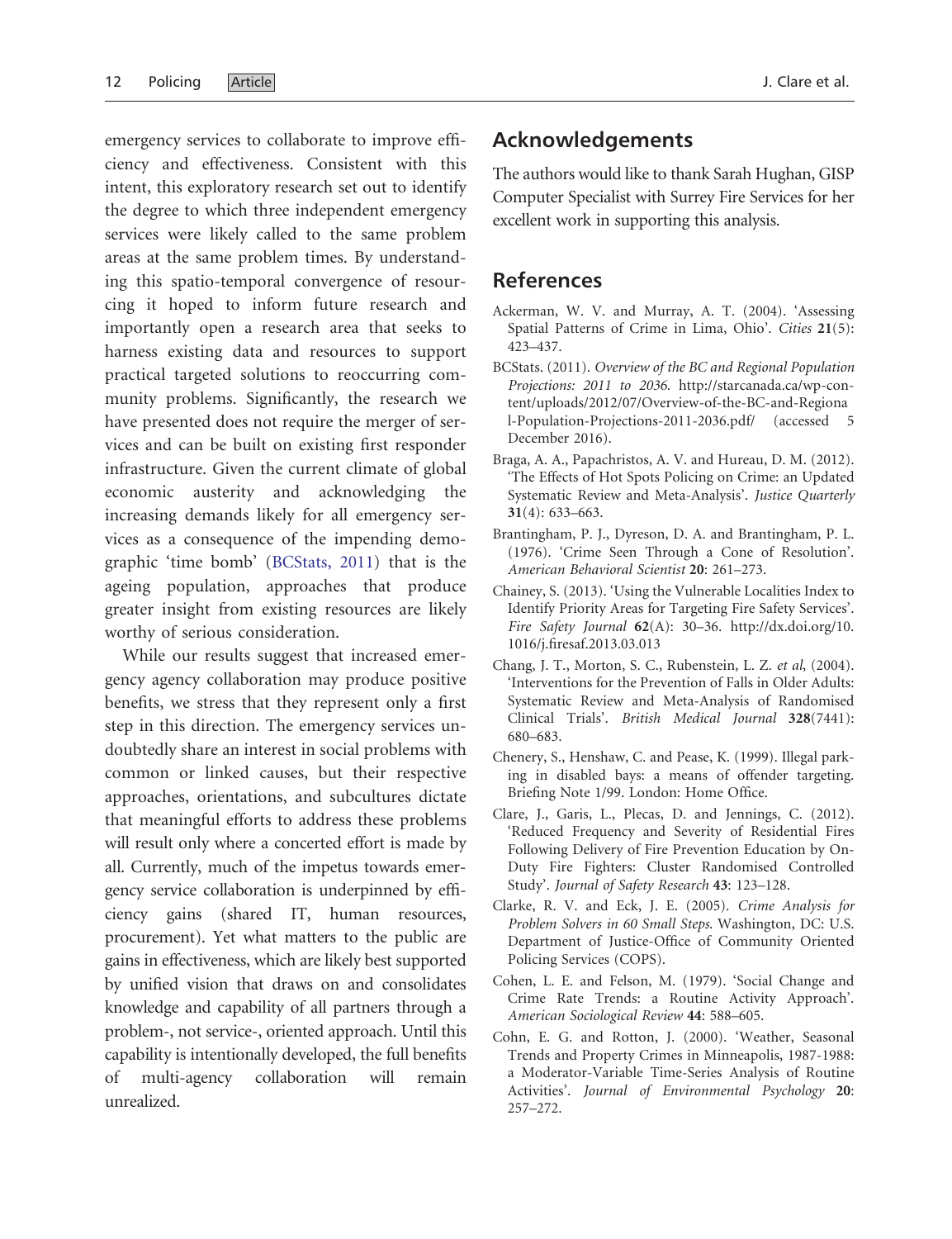- <span id="page-12-0"></span>Corcoran, J., Higgs, G., Brunsdon, C. and Ware, A. (2007). 'The Use of Comaps to Explore the Spatial and Temporal Dynamics of Fire Incidents: a Case Study in South Wales, United Kingdom'. The Professional Geographer 59(4): 521–536.
- Corcoran, J., Higgs, G., Brunsdon, C., Ware, A. and Norman, P. (2010). 'The Use of Spatial Analytical Techniques to Explore Patterns of Fire Incidence: a South Wales Case Study'. Computers, Environment and Urban Systems 31: 623–647.
- Corcoran, J., Higgs, G. and Higginson, A. (2011). 'Fire Incidence in Metropolitan Areas: a Comparative Study of Brisbane (Australia) and Cardiff (United Kingdom)'. Applied Geography 31: 65–75.
- Douglas, M. R., Mailonee, S. and Istre, G. R. (1998). 'Comparison of Community Based Smoke Detector Distribution Methods in an Urban Community'. Injury Prevention 4: 28–32.
- Eck, J. E. (2003). 'Police problems: the complexity of problem theory, research and evaluation'. Crime Prevention Studies 15: 79–113.
- Eck, J. E., and Spellman, W. (1987). Problem Solving: Problem-Oriented Policing in Newport News. Washington DC: U.S. Department of Justice, National Institute of Justice, 136 pages.
- Felson, M. and Poulsen, E. (2003). 'Simple Indicators of Crime by Time of Day'. International Journal of Forecasting 19: 595–601.
- Fire and Rescue New South Wales. (2014). Annual Report 2013/14. Sydney, NSW. [https://www.fire.nsw.gov.au/gal](https://www.fire.nsw.gov.au/gallery/files/pdf/annual_reports/annual_report_2013_14.pdf)[lery/files/pdf/annual\\_reports/annual\\_report\\_2013\\_14.pdf](https://www.fire.nsw.gov.au/gallery/files/pdf/annual_reports/annual_report_2013_14.pdf)
- Fire Department New York. (2014). Citywide performance indicators 01/01/14 - 12/31/14. [http://www.nyc.gov/html/](http://www.nyc.gov/html/fdny/pdf/stats/2014/fire/cw/fire_cwsum_cy14.pdf/) [fdny/pdf/stats/2014/fire/cw/fire\\_cwsum\\_cy14.pdf/](http://www.nyc.gov/html/fdny/pdf/stats/2014/fire/cw/fire_cwsum_cy14.pdf/) (accessed 16 July 2015).
- Goldstein, H. (1979). 'Improving Policing: a Problem-Oriented Approach'. Crime & Delinquency 25(2): 236–258.
- Groff, E. and McCord, E. S. (2012). 'The Role of Neighbourhood Parks as Crime Generators'. Security Journal 25(1): 1–24.
- Guldåker, N. and Hallin, P.- O. (2014). 'Spatio-Temporal Patterns of Intentional Fires, Social Stress and Socio-Economic Determinants: a Case Study of Malmö, Sweden'. Fire Safety Journal 70: 71–80.
- Haddix, A. C., Mallonee, S., Waxweiler, R. and Douglas, M. R. (2001). 'Cost Effectiveness Analysis of a Smoke Alarm Giveaway Program in Oklahoma City, Oklahoma'. Injury Prevention 7: 276–281.
- Harries, K. (2006). 'Extreme Spatial Variations in Crime Density in Baltimore County, MD'. Geoforum 37: 404–416.
- Jennings, C. (1996). Urban Residential Fires: an Empirical Analysis of Building Stock and Socioeconomic

Characteristics for Memphis, Tennessee. Ph.D. thesis, Cornell University.

- Jennings, C. (1999). 'Socioeconomic Characteristics and their Relationship to Fire Incidence: a Review of the Literature'. Fire Technology 35(1): 7–34.
- Johnson, S., Guerette, R. T. and Bowers, K. (2014). 'Crime Displacement: What We Know, What We Don't Know, and What it Means for Crime Reduction'. Journal of Experimental Criminology 10(4): 549–571.
- Kinney, J. B., Brantingham, P. L., Wuschke, K., Kirk, M. G. and Brantingham, P. J. (2008). 'Crime Attractors, Generators and Detractors: Land Use and Urban Crime Opportunities'. Built Environment 34(1): 62.
- Landau, S. F. and Fridman, D. (1993). 'The Seasonality of Violent Crime: the Case of Robbery and Homicide in Israel'. Journal of Research in Crime and Delinquency 30: 163–191.
- Larkin, G. L., Claassen, C. A., Pelletier, A. J. and Camargo, C. A, Jr. (2006). 'National Study of Ambulance Transports to United States Emergency Departments: Importance of Mental Health Problems'. Prehospital and Disaster Medicine 21(2): 82–90.
- Lum, C., Koper, C. S. and Telep, C. W. (2011). 'The Evidence-Based Policing Matrix'. Journal of Experimental Criminology 7: 3–26.
- Mallonee, S., Istre, G. R., Rosenberg, M. et al, (1996). 'Surveillance and Prevention of Residential-Fire Injuries'. The New England Journal of Medicine 335(1): 27–31.
- Manfredini, R., La Cecilia, O., Boari, B. et al, (2002). 'Circadian Pattern of Emergency Calls: Implications for ED Organization'. American Journal of Emergency Medicine 20: 282–286. doi:10.1053/ajem.2002.33000
- McConnell, C. F., Dwyer, W. O. and Leeming, F. C. (1996). 'A Behavioral Approach to Reducing Fires in Public Housing'. Journal of Community Psychology 24(3): 201–212.
- Meisel, Z. F., Pines, J. M., Polsky, D. et al, (2011). 'Variations in Ambulance Use in the United States: the Role of Health Insurance'. Academic Emergency Medicine 18: 1036–1044.
- O'Cathain, A., Webber, E., Nicholl, J., Munro, J. and Knowles, E. (2003). 'NHS Direct: Consistency of Triage Outcomes'. Emergency Medicine Journal 20(3): 289–292.

Policing and Crime Act. 2017. (UK).

- Perry, J. D. and Simpson, M. E. (1987). 'Violent Crimes in a City: Environmental Determinants'. Environment and Behavior 19(1): 77–90.
- Ratcliffe, J. H. (2002). 'Aoristic Signatures and the Spatio-Temporal Analysis of High Volume Crime Patterns'. Journal of Quantitative Criminology 18(1): 23–43.
- Ratcliffe, J. H. (2008). Intelligence-led policing. Collumpton: Willan Publishing.
- Roach, J. (2007). 'Those Who Do Big Bad Things Also Usually Do Little Bad Things: Identifying Active Serious